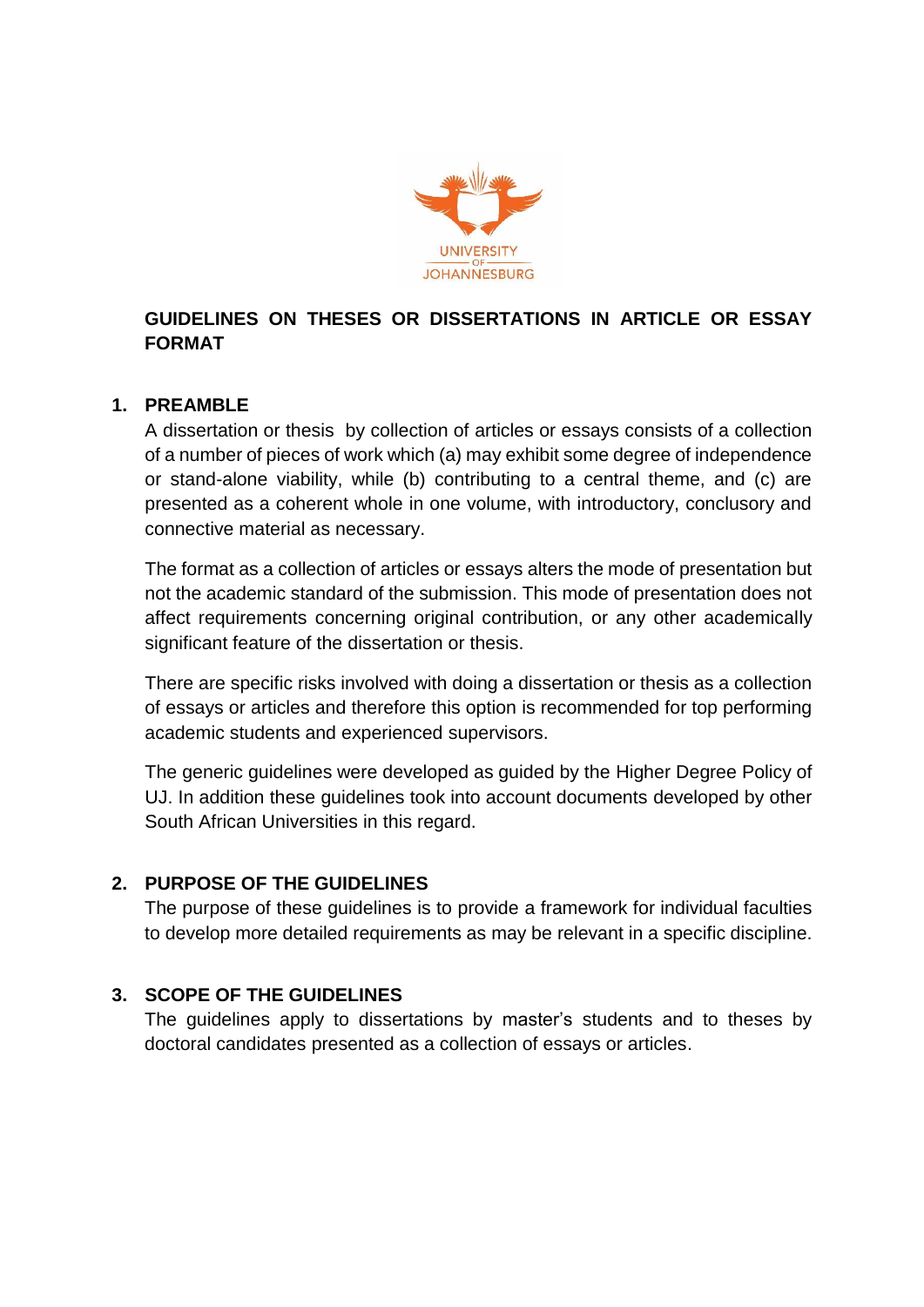### **4. GUIDELINES**

#### **4.1 Research proposal**

A research proposal should be developed for this option and should follow the standard procedures as required by the university and by specific faculties.

## **4.2 Registered title**

The registered title for the master's or doctoral research should be based on the central theme of the collection of essays or articles.

### **4.3 Essay or article**

All essays or articles that will form part of the dissertation or thesis must have been written after registration for the master's degree or doctoral degree and under guidance of the supervisor. The topics for the essays or articles, the identification of appropriate journals for publication and the timelines for submission to the identified journals must form part of the research proposal of the student.

### **4.4 Published articles or articles ready for possible publication**

It is not a prerequisite for examination submission that all the essays or articles must have been published or even have been accepted for publication. However, they must be in the proper format for submission to the identified journals and comply in all relevant aspects to be submitted to the identified journals. Individual faculties may set guidelines about the specific journals, or conference proceedings that are acceptable as a place of publication for an article or essay that form part of the dissertation or thesis under this option. Individual faculties may further set minimum requirements for the number of essays or articles that must have been accepted for publication before the candidate may submit the dissertation or thesis for examination.

### **4.5 Number of articles or essays required**

The faculty guidelines may specify the appropriate number of articles or essays depending on the discipline concerned. The number of essays or articles should normally not be less than two for a master's dissertation or less than four for a doctoral thesis.

### **4.6 Contents of submission**

The chapters in this type of dissertation or thesis would be self-contained contributions which are linked thematically.

The essays or articles should thus have a common theme, even if this theme is broader than that in a traditional dissertation or thesis. Each essay or article would typically have its own research question. In some cases, the essays or articles would each explore different issues that are broadly related to the central theme. The essays or articles could also employ different methodologies and could be of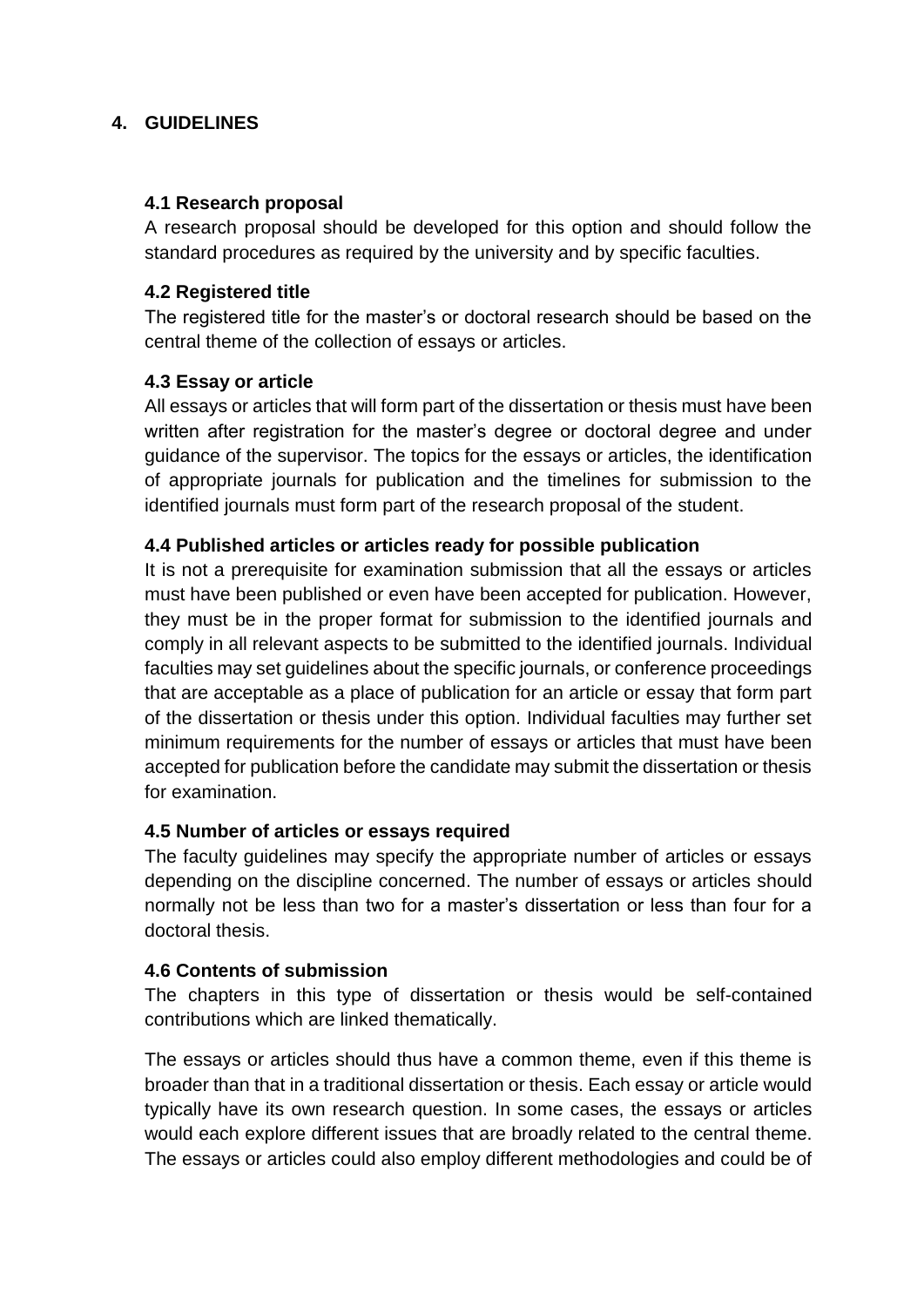different nature, e.g. one theoretical, one econometric and one using a different type of empirical methodology.

The introduction and conclusion of the submission is important and should present the overarching argument of the submission. The main purpose of the introduction would be to introduce the overall theme of the dissertation or thesis and the research questions to be investigated in the essays or articles, thus also setting out the structure of the dissertation or thesis. It should also contain cross-cutting issues that relate to all the essays or articles.

The conclusion summarises the key findings of the essays or articles, thereby highlighting the contribution to the body of knowledge in the field. It draws the different essays or articles together under their unified theme in order to present a coherent integrated body of work.

When a collection of essays or articles is submitted, the literature survey element of the total submission may not meet the requirements of a dissertation or thesis. In such a case it may be necessary to draft a separate chapter that constitutes a literature review. In the case of a collection of essays, a body of literature that is common to all the essays could be reviewed and located in the overall introduction.

The style of referencing in the individual essays or articles will be determined by the requirements of the identified journal where the essay or article will be submitted for publication. The style of referencing in the introduction and conclusion must follow standard guidelines as set by the individual faculties.

### **4.7 Co-authorship of individual elements**

Where an article is co-authored, the student's contribution to such an article must in each case be clearly indicated and confirmed in writing, in the form of a declaration, by the individual co-authors. This information must eventually also be made available to the assessors of the dissertation or thesis. Faculty guidelines may specify further requirements regarding co-authorship, including the exclusion of the possibility altogether.

### **4.8 Copyright and acknowledgement of prior publication**

Acknowledgement of prior publication of any material is to be acknowledged and consent should be obtained from the publisher to submit such material as partfulfilment for the particular formal qualification. Where essays or articles are submitted for publication prior to examination of the dissertation or thesis, the student and supervisor should obtain consent from the particular journal for the particular article to be submitted as part-fulfilment of the dissertation or thesis.